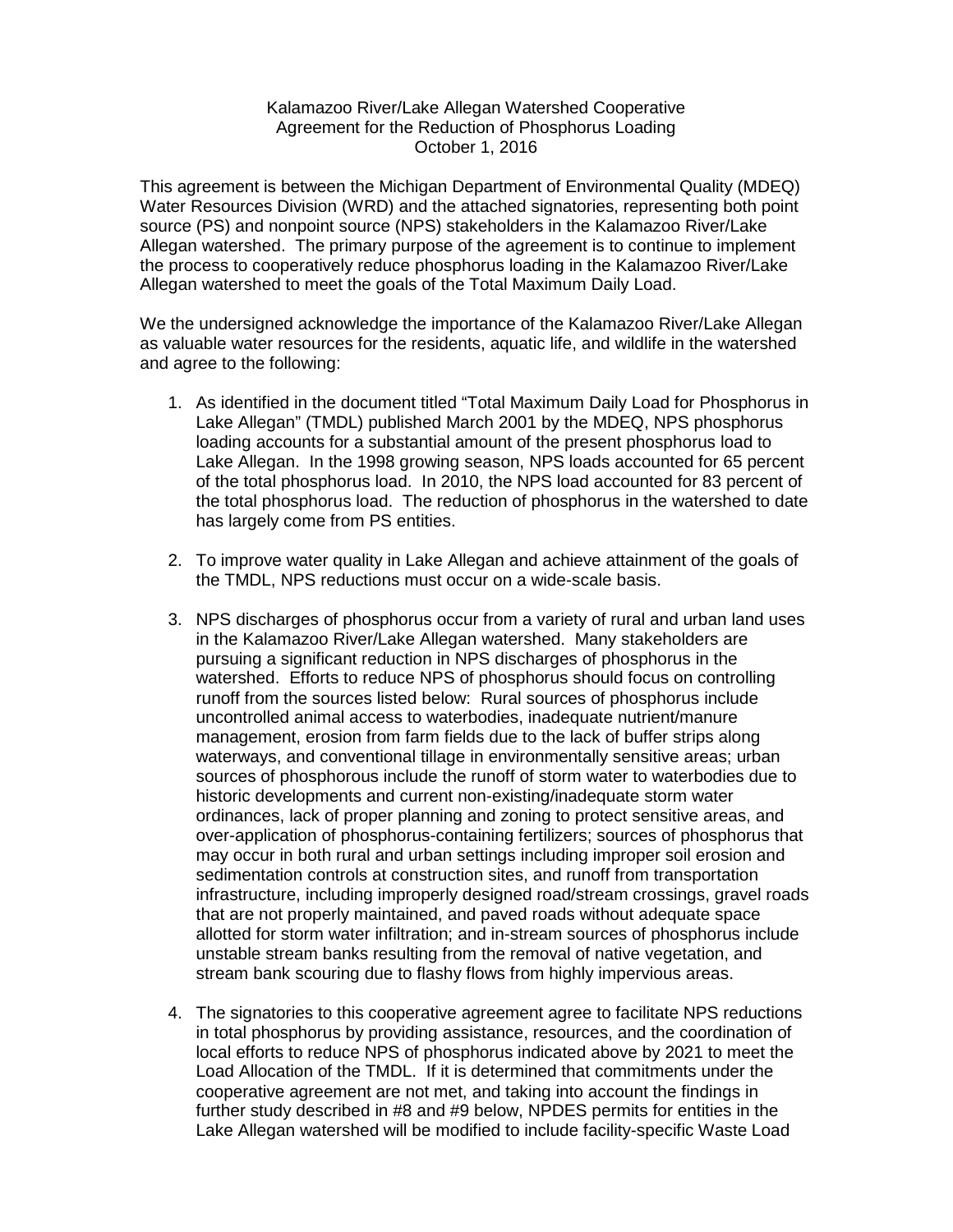Allocations (WLAs) and seasonal aggregate WLAs for total phosphorus. Specific requirements for addressing NPS pollution are as follows:

- A. Industrial Point Sources. The industrial (non-municipal) point sources shall collectively develop and implement a public education plan and/or coordinate with their local stormwater municipal separate storm sewer system (MS4) to reach their employees, customers and general public. The plan shall be designed to accomplish the education of the public about 1) their responsibility and stewardship in their watershed and, 2) the connection of MS4 catch basins, storm drains, and ditches to area waterways, and the potential impacts these could have on the surface waters of the state. Progress shall be reported in the annual report.
- B. Municipal Wastewater Treatment Plants located in municipalities without a National Pollutant Discharge Elimination System (NPDES) MS4 permit: except when the municipality is located in a county or township that implements the following activities or their equivalents (for example, in a drain commission or building permit program), the municipality in which the wastewater treatment plant is located shall develop and implement a plan that includes activities that reduce phosphorus to the Lake Allegan watershed. This shall include but is not limited to making storm water public education materials available to the public, routinely inspecting storm water outfalls to surface water to determine if illicit connections exist, and developing procedures for correcting problems, developing pollution prevention and good housekeeping protocols that minimize phosphorus from entering surface waters, and developing mechanisms to control storm water quality and quantity from new development and redevelopment. Progress shall be reported in the annual report.
- C. Municipal Wastewater Treatment Plants located in municipalities covered by an NPDES MS4 permit: these municipalities shall provide technical assistance to municipalities within the Kalamazoo River/Lake Allegan TMDL Area that are not covered by an MS4 permit. Technical assistance may involve the following: sharing of public education materials, illicit discharge elimination plan methodology and technical assistance, post-construction storm water ordinances, and training on pollution prevention and good housekeeping activities for municipal operations.
- D. All municipalities shall publicize the statewide restriction on applying phosphate-containing fertilizer to turf (in Part 85 of the Natural Resources and Environmental Protection Act, 1994 PA 451, as amended (Act 451) or any applicable local ordinance on applying phosphate-containing fertilizer.
- 5. The signatories also agree to update the 3-Year TMDL Strategy (2012) which updates the "Water Quality Improvement (Implementation) Plan for the Kalamazoo River Watershed and Lake Allegan through a Phosphorus Total Maximum Daily Load (TMDL) Process", dated July, 2002.

 The permittees have met the aggregate waste load allocation (WLA) of 8,700 pounds of phosphorus per month from April through June, and 6,700 pounds per month from July through September as identified in the TMDL. The Implementation Plan shall contain a strategy to insure that the PS continue to meet the aggregate WLA identified in the TMDL, and seek continued improvement through collaboration and sharing of resources. If these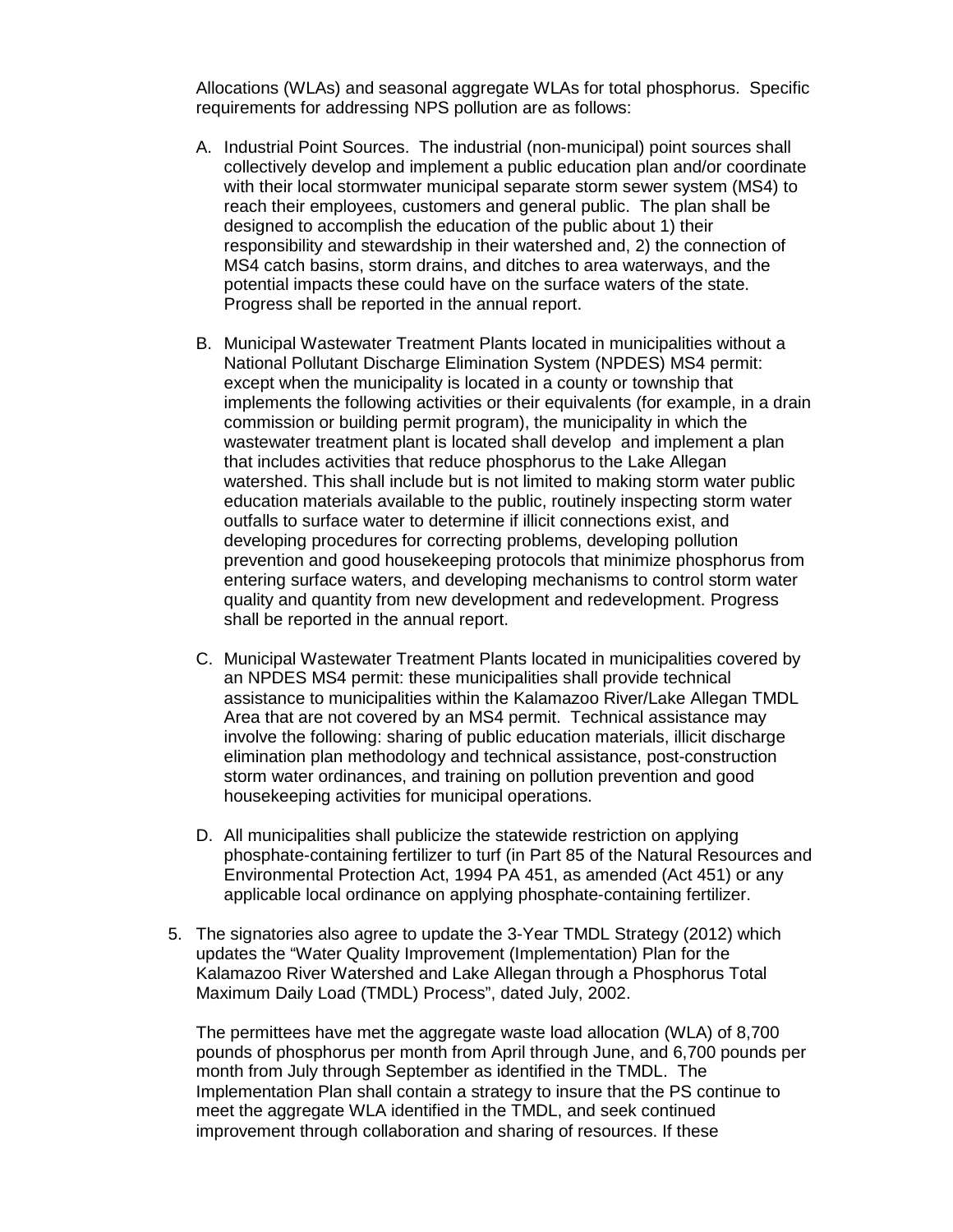commitments are not met under this cooperative agreement, facility specific WLAs and seasonal aggregate WLAs will be included in NPDES permits. The permittees listed below agree to put forth reasonable best efforts to reduce phosphorus discharges and continue to meet the individual phosphorus loading goals set forth in the Implementation Plan (i.e., twenty three percent phosphorus reduction from 1998 PS loads during the period July through September). Nothing in this agreement shall be construed to require the use of Best Available Control Technology or any other particular level of treatment technology.

 The update to the 3-Year TMDL Strategy (2012) shall be submitted to the MDEQ, WRD, Kalamazoo District Supervisor, within **one year** of the effective date of this agreement. agreement.<br>The MDEQ agrees, subject to United States Environmental Protection Agency

 approval and public comment, to include the existing NPDES permit limitations and/or monitoring requirements for phosphorus in the following permits for five years from the effective date of this agreement:

## **FACILITY NAME**

PERMIT NUMBER

| A M Todd Company                                          |
|-----------------------------------------------------------|
| <b>Albion WWTP</b>                                        |
| Allegan WWTP                                              |
| Allegan Water Treatment Plant<br><b>Battle Creek WWTP</b> |
| <b>Battle Creek-DPW WTP</b>                               |
| <b>Bellevue WWTP</b>                                      |
| <b>Brookfield Twp-Narrow Lk WWSL</b>                      |
| <b>Charlotte WWTP</b>                                     |
| <b>Clarence Twp-Duck Lake WWSL</b>                        |
| Concord WWSL                                              |
| <b>Gun Lake Sewer Authority</b>                           |
| Homer WWSL                                                |
| <b>JBS Plainwell Inc</b>                                  |
| Kalamazoo WWTP                                            |
| Marshall WWTP                                             |
| Olivet WWSL                                               |
| Otsego Paper, Incorporated                                |
| Otsego Twp Dam Area SF                                    |
| Otsego WWTP                                               |
| Parker Hannifin-Otsego                                    |
| Parma WWSL                                                |
| Perrigo Company-Plant No. 1                               |
| Perrigo Company-Plant Nos. 4 and 5                        |
| <b>Plainwell WWTP</b>                                     |
| Springport WWSL<br>Westrock Cal-Battle Creek              |
|                                                           |

MI0038407 MI0022161 MI0020532 MI0058703 MI0022276 **MIG640215 MIG570051**  $MIG580401$ MI0020788 MIG580402 MIG580003 MI0042501 MI0021407 MI0050628 MI0023299 MI0023540 MIG580267 MI0003824 MIU990037 MIG570224 MI0054038 MIG580005 MI0039306 Perrigo Company-Plant Nos. 4 and 5 MI0039314 MI0020494 MIG580281 MI0029386

 In 2021, the PS NPDES permit limits for phosphorus will be evaluated taking into account the findings of further study described in #8 and #9 below, and may need to be revised to include facility specific WLAs and a seasonal aggregate WLA pursuant to applicable laws and regulations depending on the efficacy of the agreement in meeting the TMDL goals. Revisions to NPDES permits may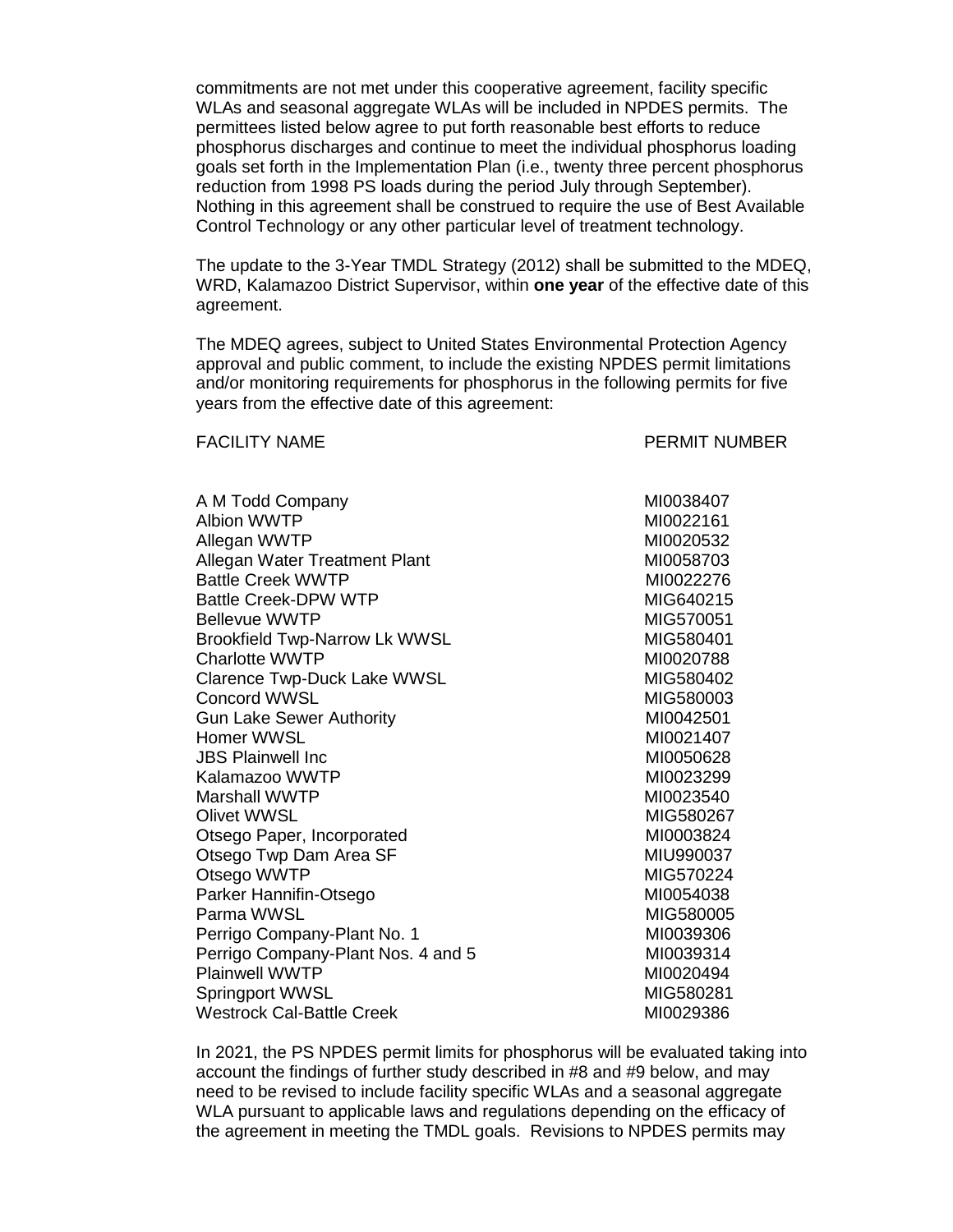include both the facility-specific WLA, and aggregate WLA for phosphorus. The facility specific WLA would be equal to the 1998 actual PS loads for the period April through June, and a twenty three percent phosphorus reduction from 1998 PS loads for the period July through September.

- 6. The signatories agree to meet semiannually in the spring and fall to: a) discuss overall and individual performance and activity directed towards meeting the goals identified in the TMDL; b) review the PS and NPS Reduction Implementation Plans for the Kalamazoo River Watershed and Lake Allegan, and the current Kalamazoo River Watershed Plan, and recommend modifications for improving implementation; and c) review data and information developed through the continued studies to be conducted pursuant to items #8 and #9 below.
- 7. An annual report shall be submitted by the signatories on or before March 1 of each year to the MDEQ, WRD, Kalamazoo District Supervisor, summarizing progress made towards meeting the goals identified in the TMDL to include the  following**:**
	- i. Summaries from the semiannual meetings.
	- ii. Progress made on each item identified in the implementation plans.
	- iii. Changes in the implementation plans in response to new challenges.
	- iv. Local successes in phosphorus control.
	- v. Summary of the PS phosphorus effluent data and control methods.
	- vi. Summary of any locally derived watershed monitoring data, including trend data, as implementation proceeds.
- 8. The MDEQ agrees to continue monitoring the water quality in Lake Allegan and the Kalamazoo River, as resources allow. Monitoring will be conducted at M-89 (inlet) to evaluate the water quality as it enters Lake Allegan, and at the Lake Allegan dam (outlet). The exact monitoring locations for the inlet, outlet, and Lake Allegan samples are identified in the MDEQ staff report number MI/DEQ/SWQ-99/125. The minimum monitoring frequency will be monthly from April through September each year at each site in Lake Allegan and the Kalamazoo River as resources allow. The MDEQ will submit the annual sampling results by **March 1** of each year. The results will be posted on the internet at http://kalamazooriver.net/ for access by the signatories of this agreement.
- identified in the TMDL. The signatories agree to discuss the continuing study of the water quality parameters and endpoints for the phosphorus reduction program. The study may include, but need not be limited to, the following: 9. The signatories agree that further study may demonstrate designated use attainment in the watershed even if phosphorus levels are not reduced as
	- i. Continued monitoring of ambient phosphorus levels.
	- ii. Verify the established baselines and endpoints for relevant warm water fish species and other indigenous aquatic life and wildlife.
	- iii. Study and quantify phosphorus contributions sediments.
	- iv. Evaluate other causes of water quality impairment.
	- v. Establish relationship between phosphorus reduction and water quality improvements.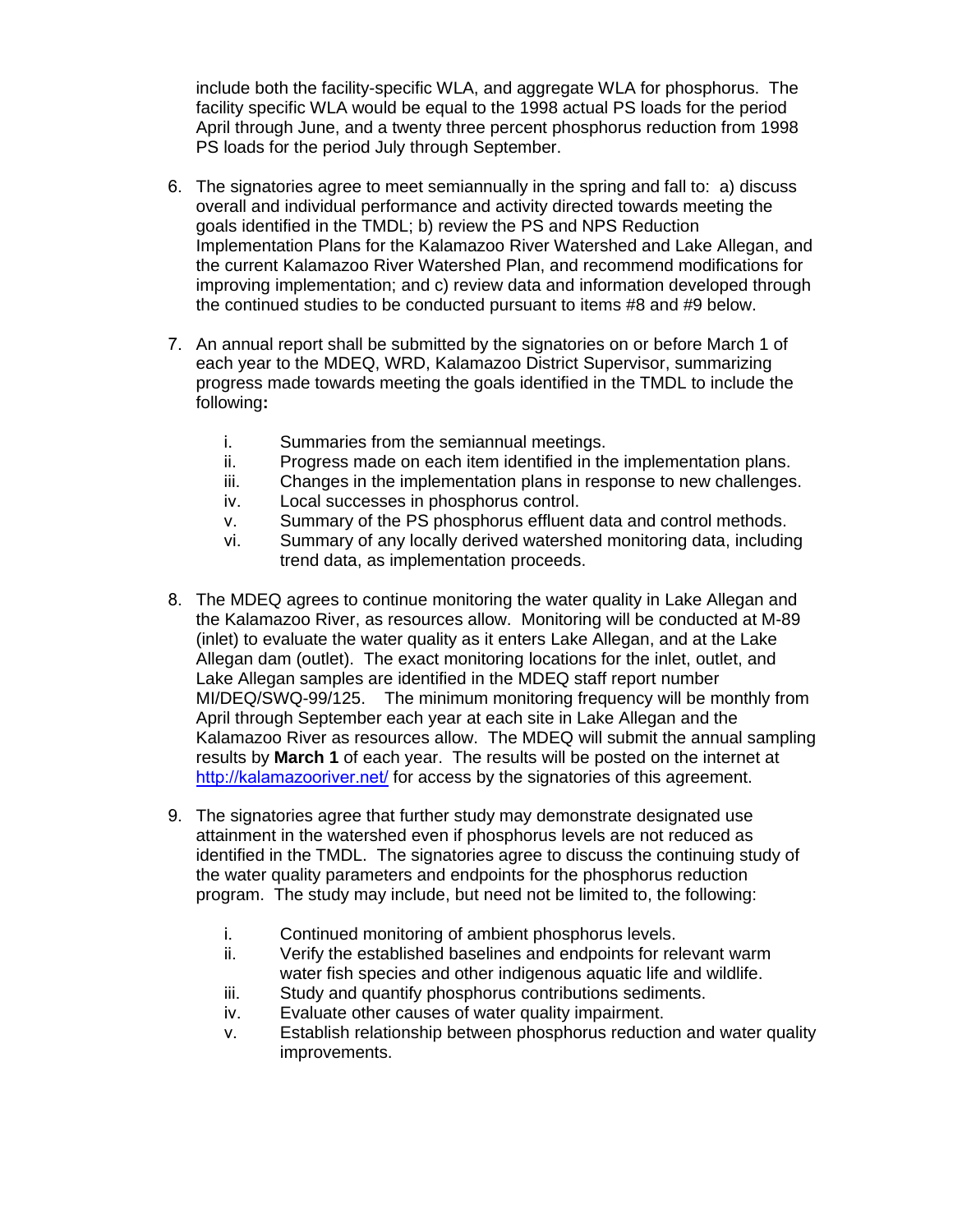- 10. Any signatory may terminate its involvement in this agreement at any time for any reason. Notice of such termination shall be given in writing to all other signatories prior to the effective date of termination.
- 11. This agreement shall expire on **September 30, 2021**. The signatories may agree to renew the agreement.
- 12. No signatory makes any admission of fact or law, or waives any claim, right, or argument against anyone or any entity by becoming a signatory to this agreement or by acting under it. Nothing in this agreement shall create any claim, right, or argument in any third party.
- 13. The signatories below shall represent either of the following:
	- i. a principal executive officer or ranking elected official (such as the mayor, village president, city or village manager or clerk). For a municipal, state, or other public facility, or a not-for-profit entity,
	- ii. executive officer, vice president or their designated representative. For an organization, company, corporation or authority, a principal
	- iii. For a partnership, a general partner.
	- iv. For a sole proprietor, the proprietor.
	- V. official, or an agency of a county, city, village, or township. For a local unit of government, a county, city, village, or township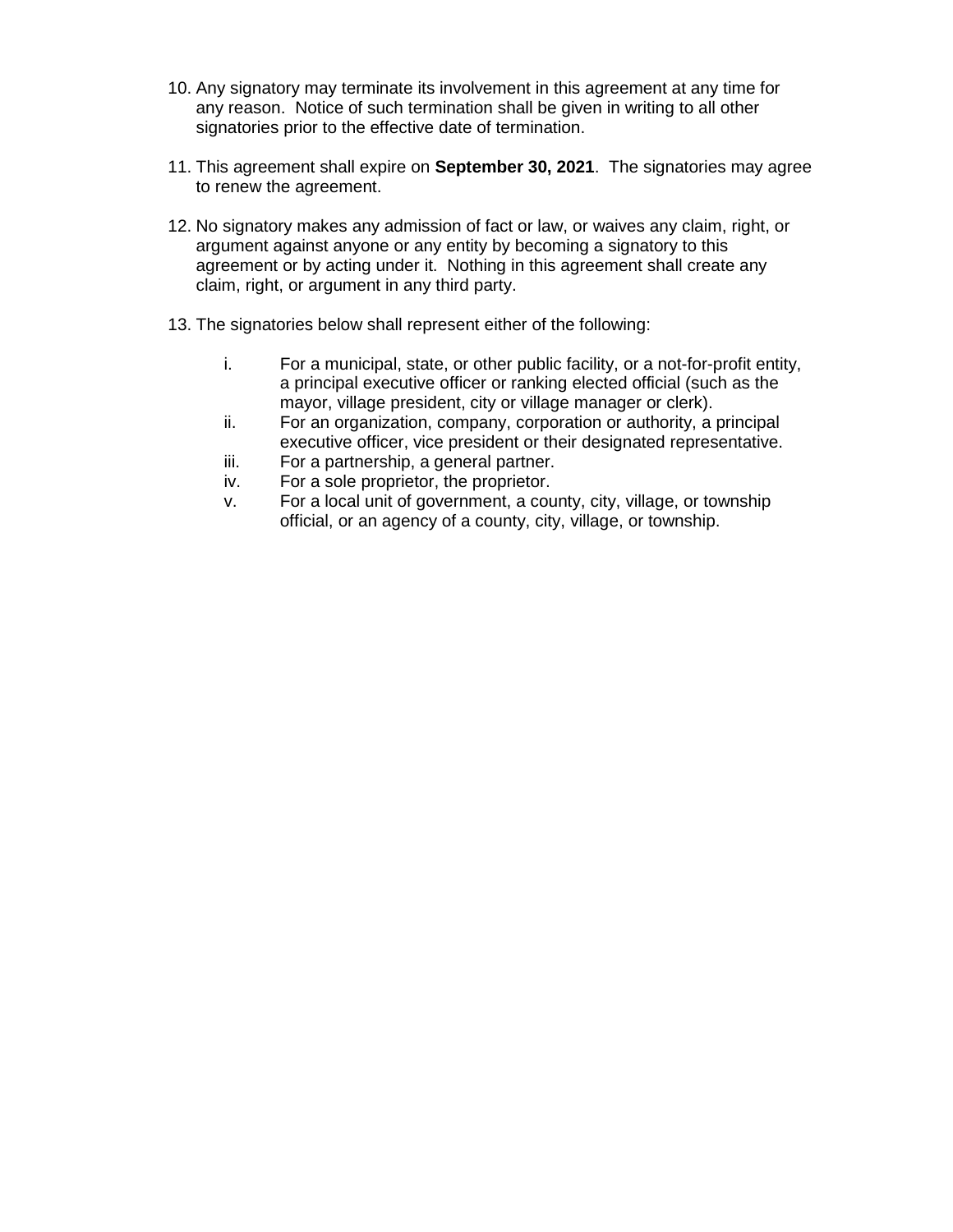By Michigan Department of Environmental Quality:

 $\overline{a}$  Name and Title By Michigan Department of Natural Resources:  $\overline{a}$  Name and Title By Michigan Department of Transportation:  $\overline{a}$  Name and Title By Michigan Department of Veteran Affairs, Fort Custer:  $\overline{a}$  Name and Title Date Date Date

By AM Todd Company:

 $\overline{\phantom{a}}$ PARTY PLANT MINUTE

 $a/|e/|o|$ 

By City of Albion:

ś  $\frac{1}{2}$ Natoles, aty Maray, 8.26.2016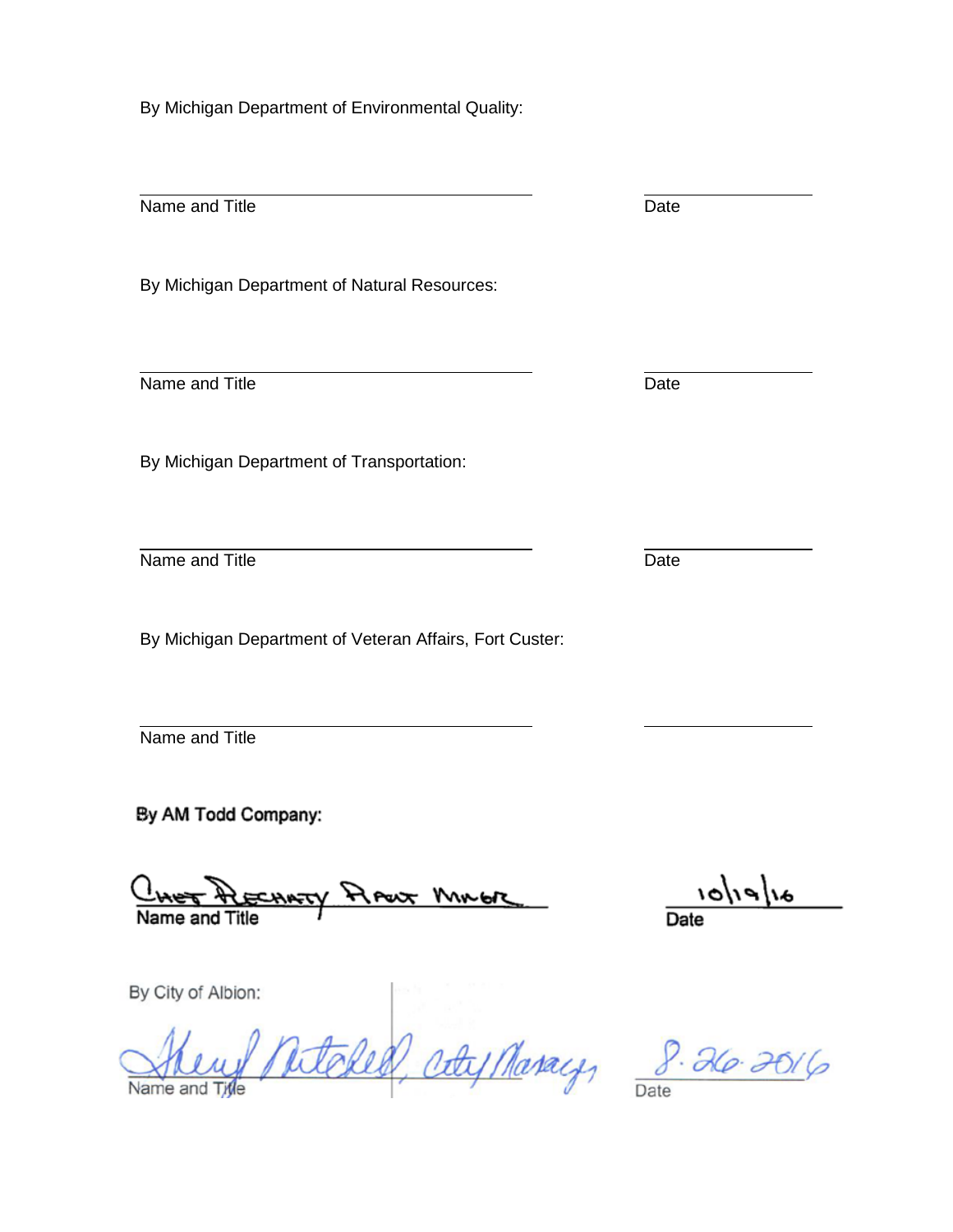By City of Allegan:

yelske nayor l Name and Title Ī

8312016 Date

By Allegan County Conservation District:

Name and Title

 $\overline{a}$ 

 $\overline{a}$ 

By Allegan County Drain Commissioner:

Name and Title

By Allegan County Road Commission:

 $\overline{a}$ Name and Title

By Barry County Drain Commissioner:

 $\overline{a}$ Name and Title

By Barry County Road Commission:

**Date** 

Date

**Date** 

Date

Name and Title **Date** Date **Date** 

 $\overline{a}$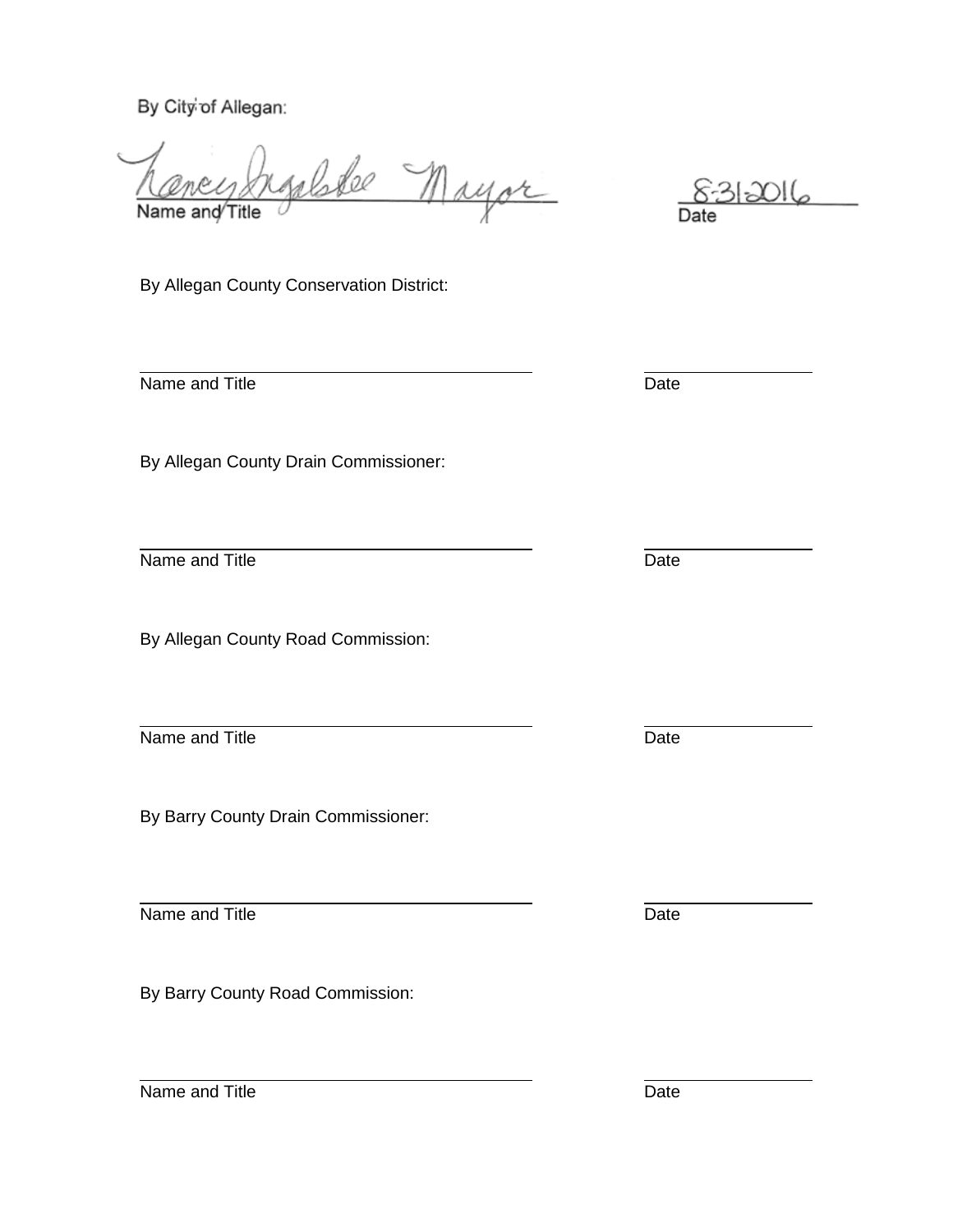V, By City of Battle Creek:

Ļ Name and Title <u>Selee W.W.Superintendent January 12,</u>2017

By Village of Bellevue:

- syserintendent Olen P Name and Title

 $-\frac{1}{2}$  .

 $8.19 - 16$ Date

By Brookfield Twp- Narrow Lake WWSL

Ĺ į Name and Title

By Calhoun County Conservation District:

 $\overline{a}$ Name and Title

By Calhoun County Drain Commissioner:

 $\overline{a}$ Name and Title

By Calhoun County Road Commission:

 $1 - 5 - 15$ 

**Date** 

Name and Title

 $\overline{a}$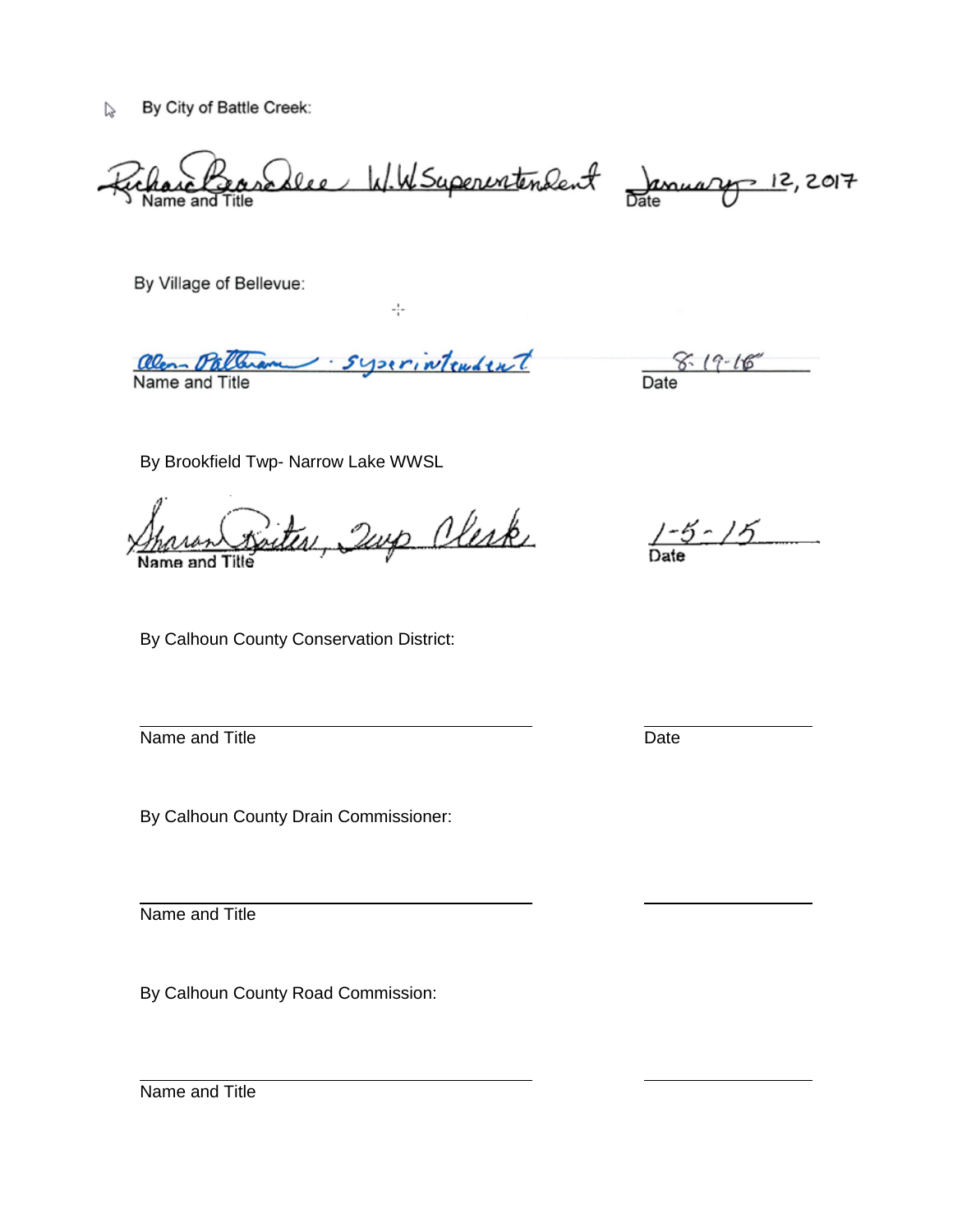By City of Charlotte:

ERIDTENCENT  $\overline{a}$ Name and Title

 $20K<sub>o</sub>$ Da

By Clarence Township- Duck Lake WWSL:

Supervison  $\overline{\phantom{a}}$ Name and Title ć

 $8 - 18 - 16$ 

Date

By Village of Concord:

- DPW Director l

Name and Title

By Eaton County Drain Commissioner:

 $\overline{a}$ Name and Title

By Eaton County Road Commission:

 $\overline{a}$ Name and Title

By City of Galesburg:

 $\frac{10 - 31 - 16}{\text{Date}}$ 

**Date** 

Date

 $\overline{a}$ Name and Title **Date** Date **Date**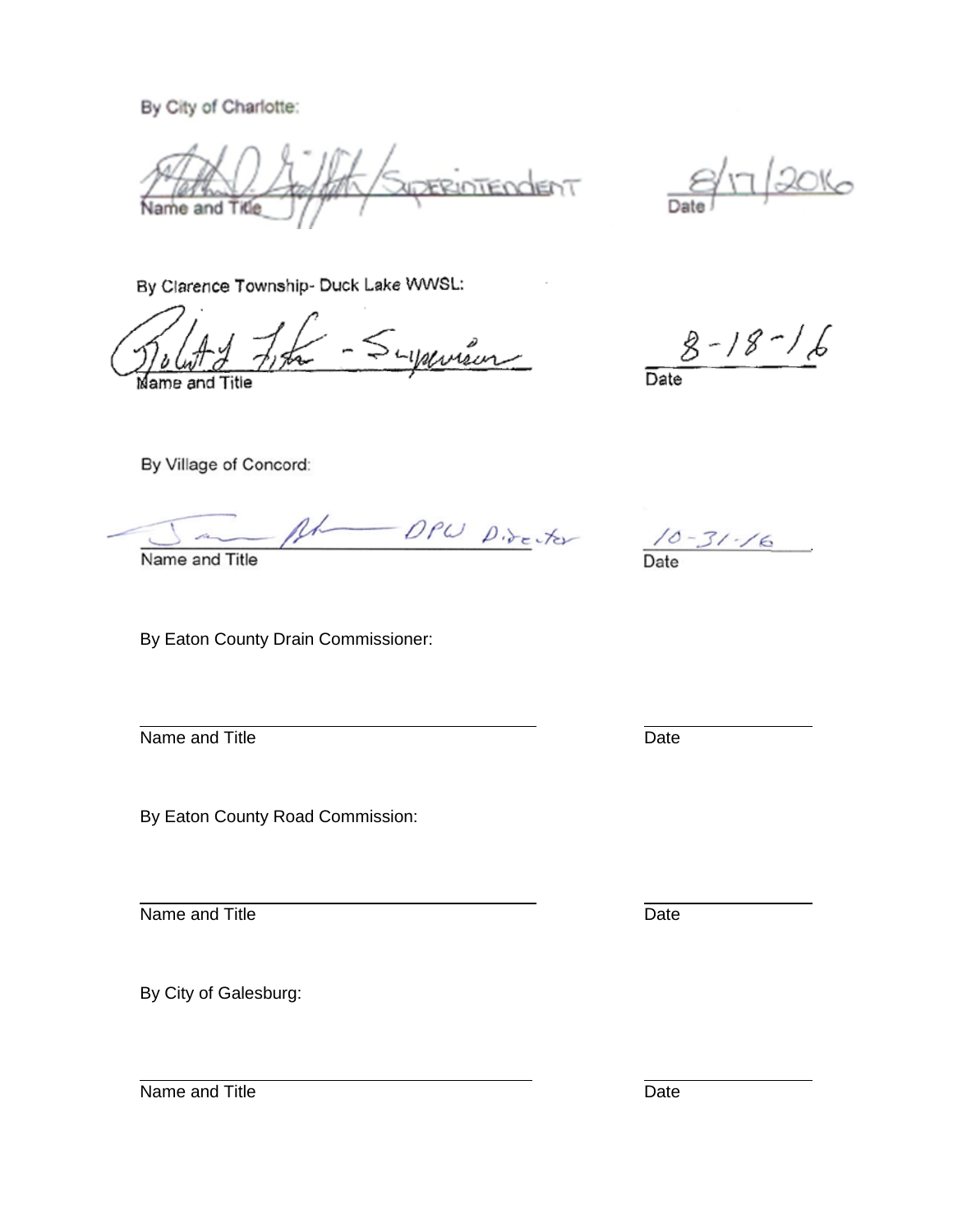By Gun Lake Sewer Authority:

ć Name and Director Director and Title Director and Title Director and Title Director and Title Director and Title Director and Title Director and Title Director and Title Director and Title Director and Title Director and T

Name and Title

By The Gun Lake Tribe:

Name and Title **Date** Date **Date** 

By Hillsdale County Drain Commissioner:

 $\overline{a}$ Name and Title

By Hillsdale County Road Commission:

 $\overline{a}$ Name and Title

By Village of Homer:

<u> Sayıs, Clerk</u> í, Name and Title

By Jackson County Drain Commissioner:

8/18/16

\_\_\_\_\_\_\_\_\_\_\_\_\_\_\_\_\_\_\_\_\_\_\_\_\_\_\_\_\_\_\_\_\_\_\_\_\_\_\_\_\_\_ \_\_\_\_\_\_\_\_\_\_\_\_\_\_\_\_\_

**Date** 

**Date** 

 $3 - 26 - 16$ **Date** 

Name and Title **Date** Date **Date** 

 $\overline{a}$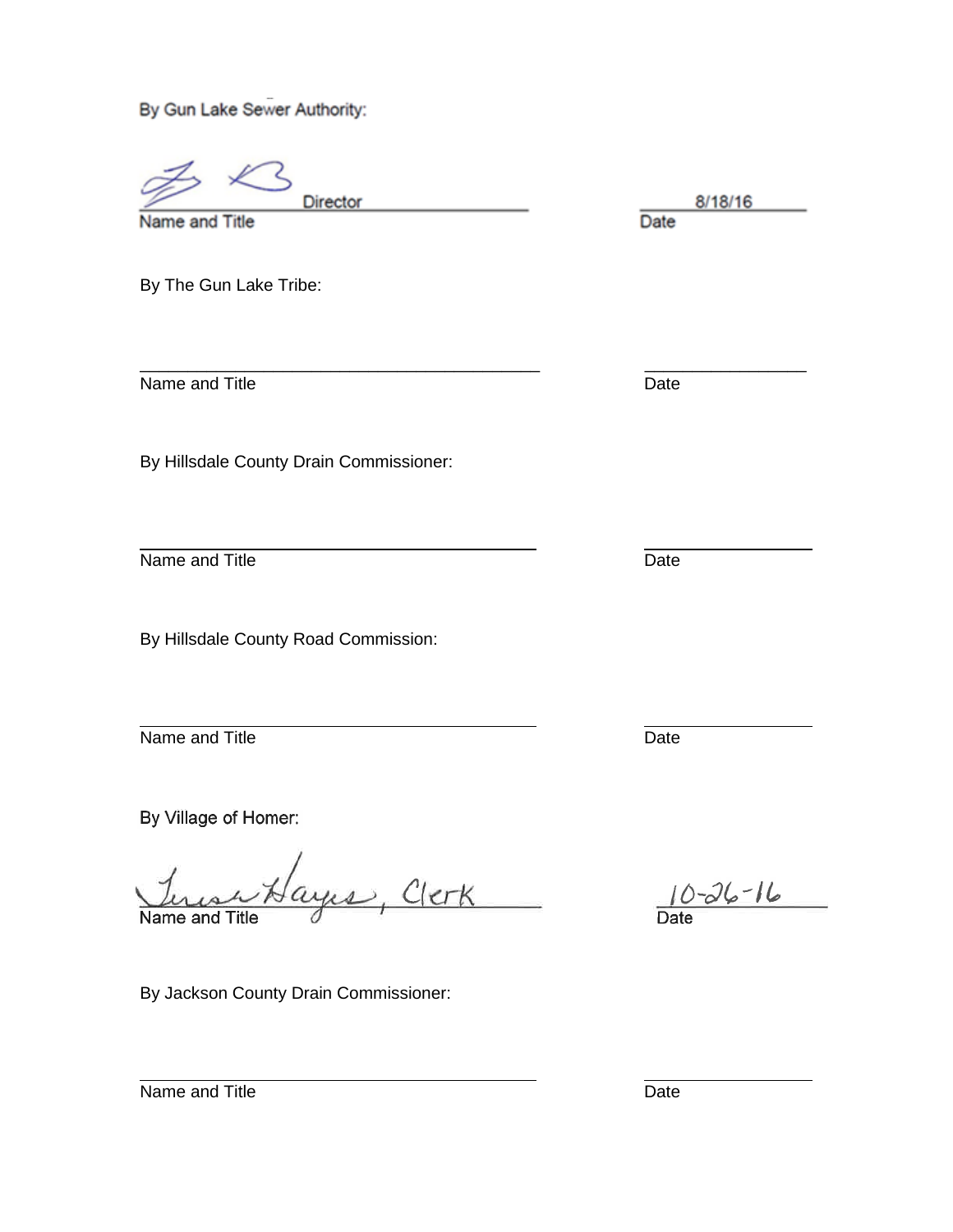By Jackson County Road Commission:

 $\overline{a}$ Name and Title

By JBS Plainwell, Inc:

5

Name and Title

 $\frac{1}{2}$ 

By City of Kalamazoo:

 $(17)$ Marcyr Name and Title rearryo James Riesena  $\epsilon$  7

By The Kalamazoo County Conservation District:

 $\overline{a}$ Name and Title

By The Kalamazoo County Drain Commissioner:

 $\overline{a}$ Name and Title

By Kalamazoo Public Schools:

Date

**Date** 



**Date** 

Date

 $\overline{a}$ Name and Title **Date** Date **Date**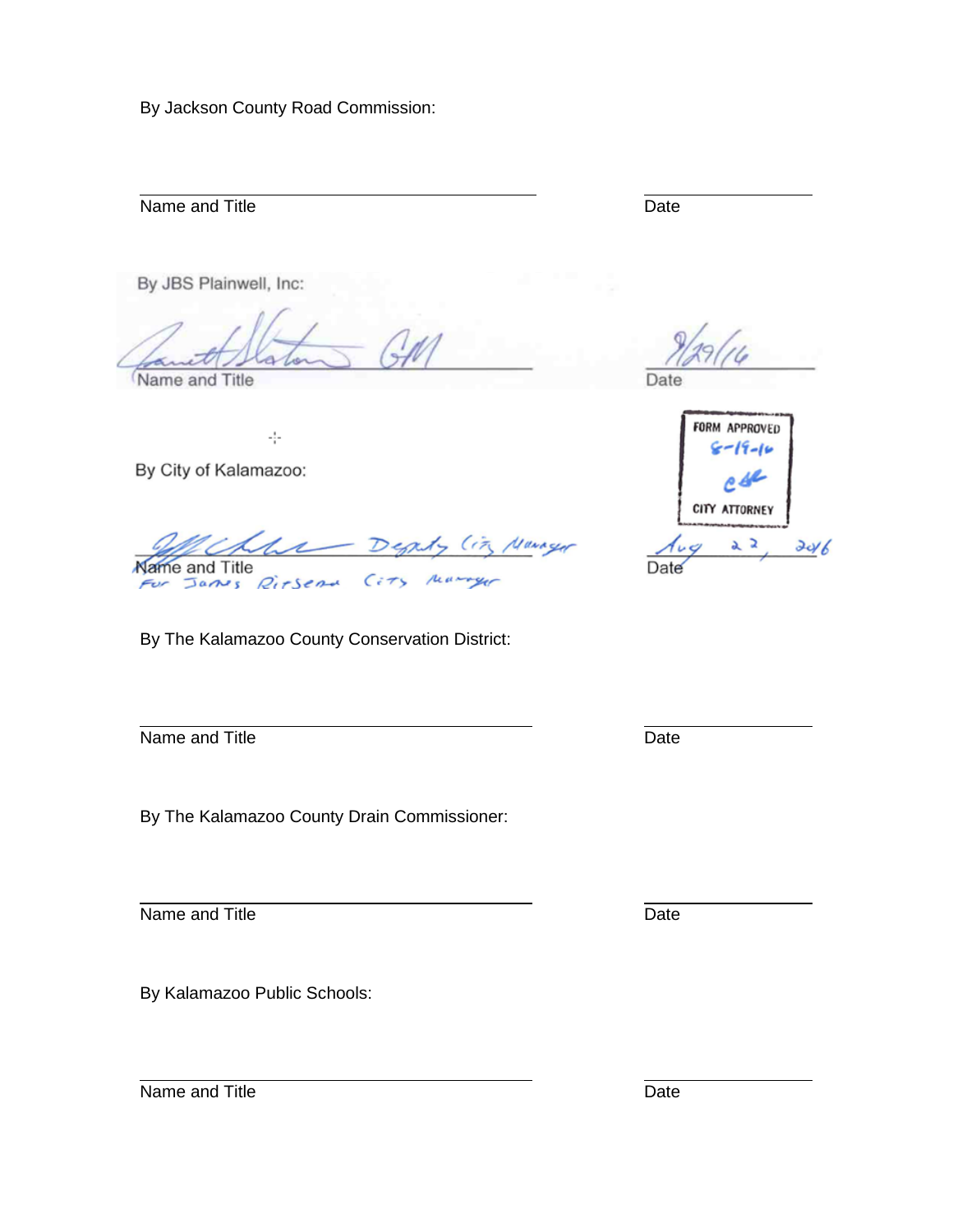By The Road Commission of Kalamazoo County:

Name and Title

 $\overline{a}$ 

 $\overline{a}$ 

By Kalamazoo Valley Community College:

Name and Title

By City of Marshall:

City Clerk Name and Title

 $9/6/2016$ Date<sup>1</sup>

By Otsego Paper Incorporated:

- Plant Manguer Name a**nd <sub>Ti</sub>tle** 

By Otsego Twp Dam Area SF

 $\overline{a}$ Name and Title

By Village of Olivet:

J  $M$ ame and  $T$ itle  $\overline{D}$ 

 $10 - 19 - 16$ 

Date

Date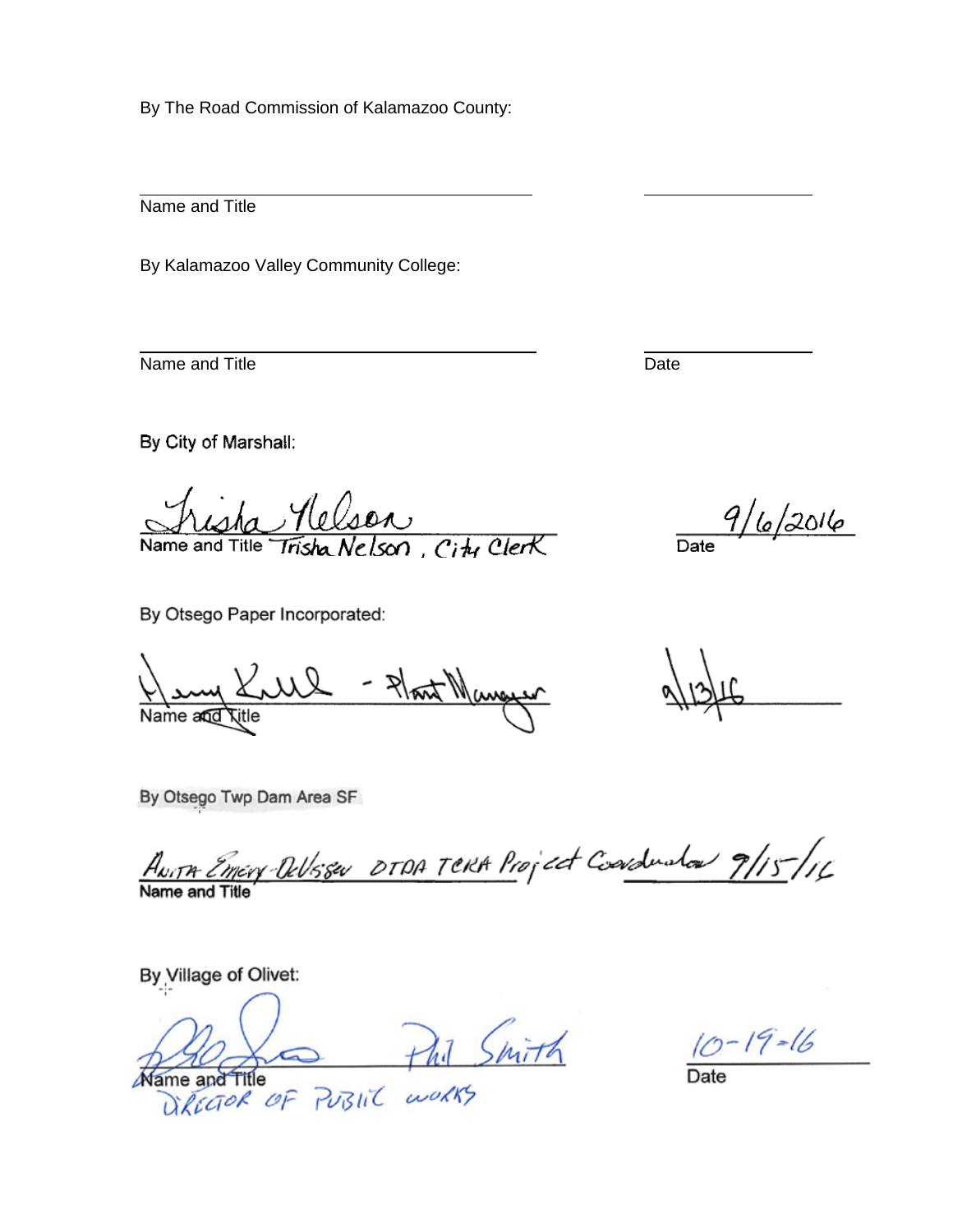By City of Otsego:

Like Muge  $\overline{\phantom{a}}$ Name and Title

 $10 - 18$ -6

Date

By City of Parchment:

Name and Title

 $\overline{a}$ 

Date

 By Parker Hannifin-Otsego: Ì Name and Title <u>9 - 13 - 2016</u>

 By City of Parma:  $8 - 17 - 14$  $V_1, V_2, A$  By Perrigo Company-Plant No. 1: STEPHEN STEFFES &  $21/2016$ ł **Date**  Name and Title By Perrigo Company-Plants No. 4 and 5: STEPHEN STEFFES Jloys  $9/21/2016$  $\overline{\phantom{a}}$ Name and Title  $OPE[CHT (1.10)]$  Date